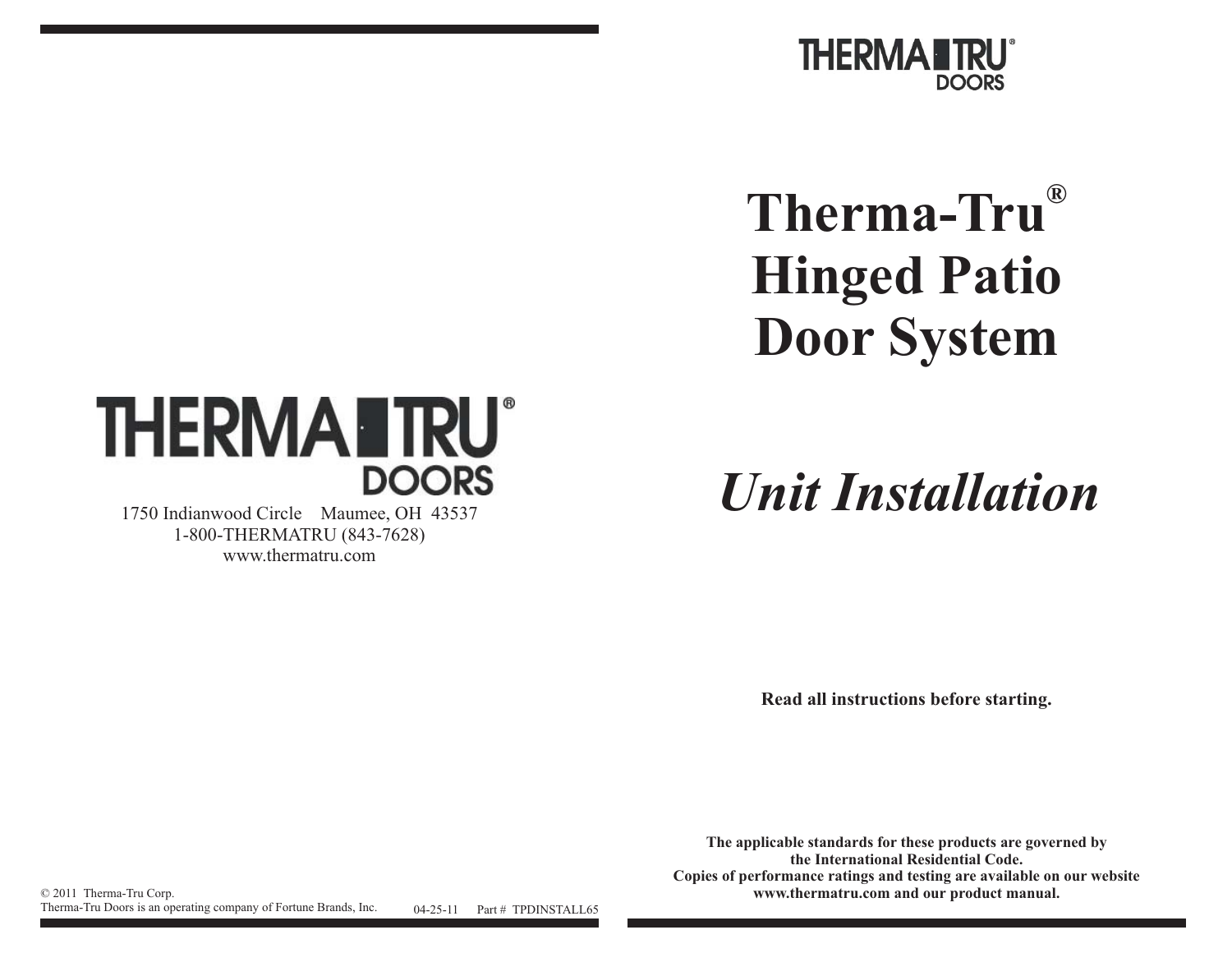## Not all parts shown will be included in package. **Part identification**Parts will vary for type of unit purchased. Screen trackM.E.U. ConnectorScreen Stop M.E.U. Mull Casing Fins Screen Stop Screen Stop M.E.U. Mull Casing Fins Screen Stop Rase Cover FinsBase**Connector** mmmm #6 x 3/4"#8 x 1-1/4"pan head screw flat head screwmmu Flange M.E.U.#10 x 3/4"Flange Pad #10 x 1-1/2"Corner Pad flat head screwflat head screw#8 x 2-1/2" flat head screwAstragal Pad Shim#10 x 2-1/2" flat head screw#8 x 2-3/4" trim head screwCorner Seal Pad**Tools/materials required** Rain Deflector Kit

This is <sup>a</sup> listing of tools that may be required to assemble unit.

• Drill/screw gun

• Phillips head drive bit or screwdriver

- Sealant (Elastomeric or Polyurethane) Structural adhesive
- Caulk gun
- Rubber mallet Hammer
- $3/32$ " &  $1/8$ " drill bit Level
- Tape measure
- 
- Utility knife
- 
- 
- Tape measure Metal Shears

# *FINISHING INSTRUCTIONS*

Work only when temperatures are between 50° and 90°F and with humidity less than 85%. Do not finish in direct sunlight.

# **SMOOTH-STAR UNITS®**

### **Painting Door Interior:**

- 1. Clean first with mild detergent and water or use <sup>a</sup> TSP (tri-sodium phosphate) solution. Rinse well and allow to dry completely.
- 2. Mask glass and hardware.
- 3. Use high-quality acrylic latex house paint, following manufacturer's application instructions.
- 4. Paint edges and exposed ends of door.

### **Painting Frame Interior:**

- 1. Clean first with <sup>a</sup> clean damp cloth. Allow to dry completely.
- 2. Mask hardware and weatherstripping. Weatherstripping may be removed from jambs by gently pulling out. Re-insert weatherstripping by pushing in after door is completely finished and dry.
- 3. Scuff frame using <sup>a</sup> Scotch-Brite pad or 180-grit sandpaper.
- 4. Paint using <sup>a</sup> high-quality acrylic latex house paint, following manufacturer's application instructions.

# **FIBER-CLASSIC UNITS®**

### **Painting Door Interior:**

- 1. Clean first with mild detergent and water or use <sup>a</sup> TSP (tri-sodium phosphate) solution. Rinse well and allow to dry completely.
- 2. Mask glass and hardware.
- 3. Prime with an alkyd- or acrylic-based primer. Allow primer to dry completely.
- 4. Paint with an oil-based or acrylic latex house paint, following manufacturer's application instructions. Use <sup>a</sup> primer and paint that are compatible.
- 5. Paint edges and exposed ends of door.

### **Painting Frame Interior:** (see above for Smooth-Star units)

### **Staining Door Interior:**

*Finishing System.* (See the *Therma-Tru Finishing System* instructions for complete details.) We only recommend the use of the stain and clear coat products found in the Therma-Tru

- 1. Clean first with <sup>a</sup> clean cloth and mineral spirits and allow to air dry OR wash door with <sup>a</sup> mild detergent and water, or <sup>a</sup> TSP (tri-sodium phosphate) solution. Rinse well and allow to dry completely.
- 2. Mask glass and hardware.
- 3. Apply stain with <sup>a</sup> cloth in <sup>a</sup> circular motion to one section at <sup>a</sup> time.
- 4. Wait 5-10 minutes before brushing, depending on the desire for <sup>a</sup> lighter or darker shade.
- 5. Brush with the natural bristle brush in the direction of the grain to "feather" or blend the stain
- to a rich wood look. *Clean brush tips frequently with a dry cloth to remove excess stain*. Stain and brush out each section completely before moving onto next section.
- 6. Allow <sup>a</sup> minimum of 48 hours drying time for the stain to cure before applying topcoat.

### **Staining Frame Interior:**

- 1. Clean first with <sup>a</sup> clean damp cloth. Allow to dry completely.
- 2. Mask hardware and weatherstripping. Weatherstripping may be removed from jambs by gently pulling out. Re-insert weatherstripping by pushing in after door is completely finished and dry.
- 3. Prime, using Kilz2 latex primer color matched to <sup>a</sup> skin sample from the *Therma-Tru Finishing* System, following manufacturer's application instructions.
- 4. Apply stain from the . *Therma-Tru Finishing System*

1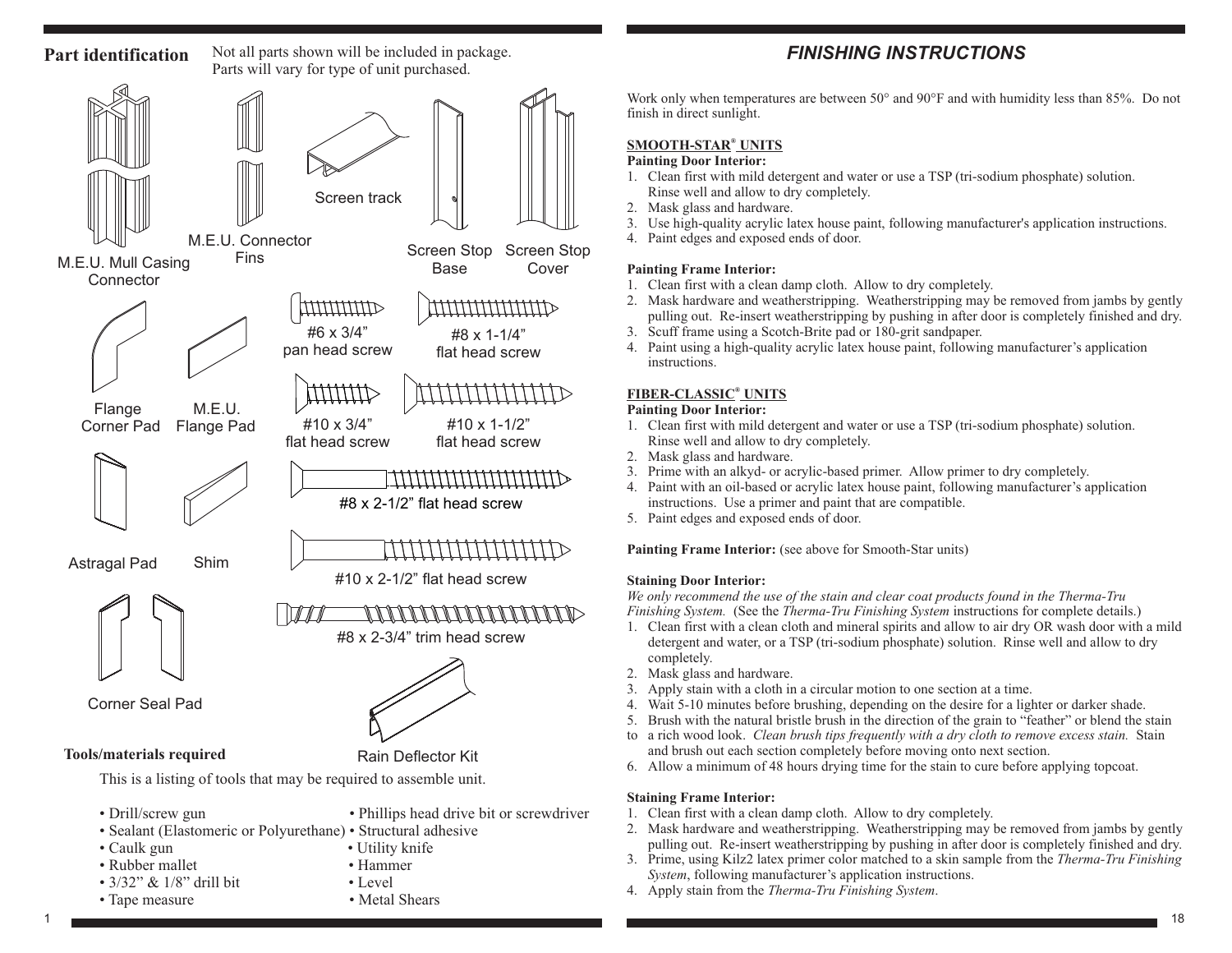

# *INSTALL RAIN DEFLECTOR*

Align the rain deflector base with the bottom edge of the door slab, 5/8" from either end of the door. Mark the fourscrew locations and set base aside.

Pre-drill 3/32" dia. pilot holes through the door slab for the mounting screws. Apply <sup>a</sup> 1/8" bead of sealant (Elastomeric or Polyurethane) along the channel on the back side of the base.

Using #8 <sup>x</sup> 1" screws, fasten the rain deflector base to the door panel.

With door in the open position, slide the rain deflector fin into the channel on thefront side of the base from the either sideof the door.

Apply <sup>a</sup> small amount of silicone to the fin on either end to preven<sup>t</sup> movement and rattle.

### **25***WEATHERPROOF, FINISH AND MAINTAIN*

- Add insulation to air space between opening and unit.
- Seal around entire perimeter of unit on "weather" side; seal brickmould to siding or facing, seal front bottom edge of sill, seal all joints between jamb and mouldings.
- Use included patch stick to fill over trim head screws and finish nails.
- For larger holes, use *Minwax Wood Filler* or *Elmer's Fill-n-Finish*.
- Seal joints between exterior hardware trim and door face to preven<sup>t</sup> air and water infiltration.
- Provide and maintain <sup>a</sup> properly installed cap flashing to protect top surfaces from water damage.
- Paint or stain according to Therma-Tru instructions. Do not paint gaskets or weatherstrip. Weatherstrip may be removed for easier painting or staining.
- Swing-out doors must have all edges sides, top, and bottom finished. Inspect and maintain these edges as regularly as all other surfaces.
- Maintain or replace sealants and finishes as soon as any deterioration is evident. For semi-gloss or glossy paints or clear coats, do this when surface becomes dull or rough. More severe exposures require more frequent maintenance.
- All Therma-Tru doors must be finished and maintained in accordance with our recommendations. Failure to do so may affect the applicable warranty.

Warning : Modification or machining of this product can release wood dust, <sup>a</sup> substance know to the State of California to cause cancer.



# *REMOVE PACKAGING*



**1**

**2**

**3**

Remove packaging but keep door fastened closed with transport clip. Do not remove clip or open door until instructed to do so. *Proceed to step 5, APPLY SEALING PADS, if not attaching Multiple* Extension Units.

# *REMOVE SIDE FLANGE, if applicable (Multiple Extension Units)*

For units receiving Multiple Extension Units, remove flange on side to receive Multiple Extension Unit by carefully prying up an end and pulling straight up.



# *ATTACH MULTIPLE EXTENSION UNIT*



### *Install Connector Fins to Active Panel Unit*

Carefully lay unit flat.

Align top and bottom connector fins approximately 2" from jamb ends.

Firmly press into specified groove shown using <sup>a</sup> rubber mallet if necessary.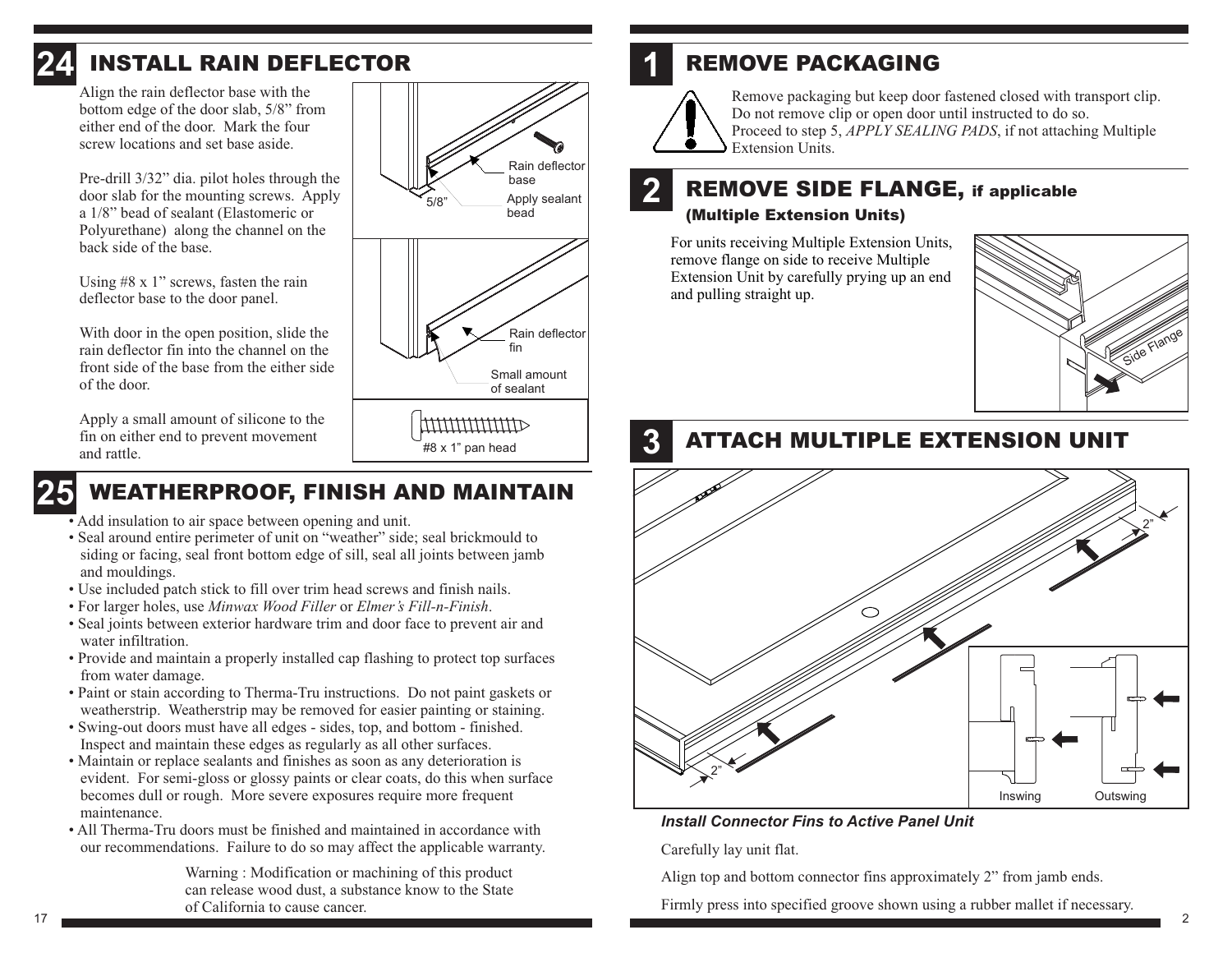### **3***ATTACH MULTIPLE EXTENSION UNIT - cont.*

*Install Mull Casing Connector (Inswing Units)*

Set unit upright on sill.

Align connector with bottom edge of jamb.

Firmly press into groove using <sup>a</sup> rubber mallet if necessary.

Connector will be offset from top edge of jamb approximately 3/4".



# *Apply Structural Adhesive*

Apply (2) generous beads of structural adhesive along entire length of jamb mating surfaces.

### **23***ATTACH SCREEN STOP(Triple Units)*

See diagram below for correct placement of screen stop.

Place screen stop base on mullion, mark hole locations and pre-drill 1/16" dia. pilot holes.

Fasten screen stop base to mullion with #6 <sup>x</sup> 3/4" pan head screws.

Snap screen stop cover over base.





*Attach Units*

Align units and press firmly together until butted flush.

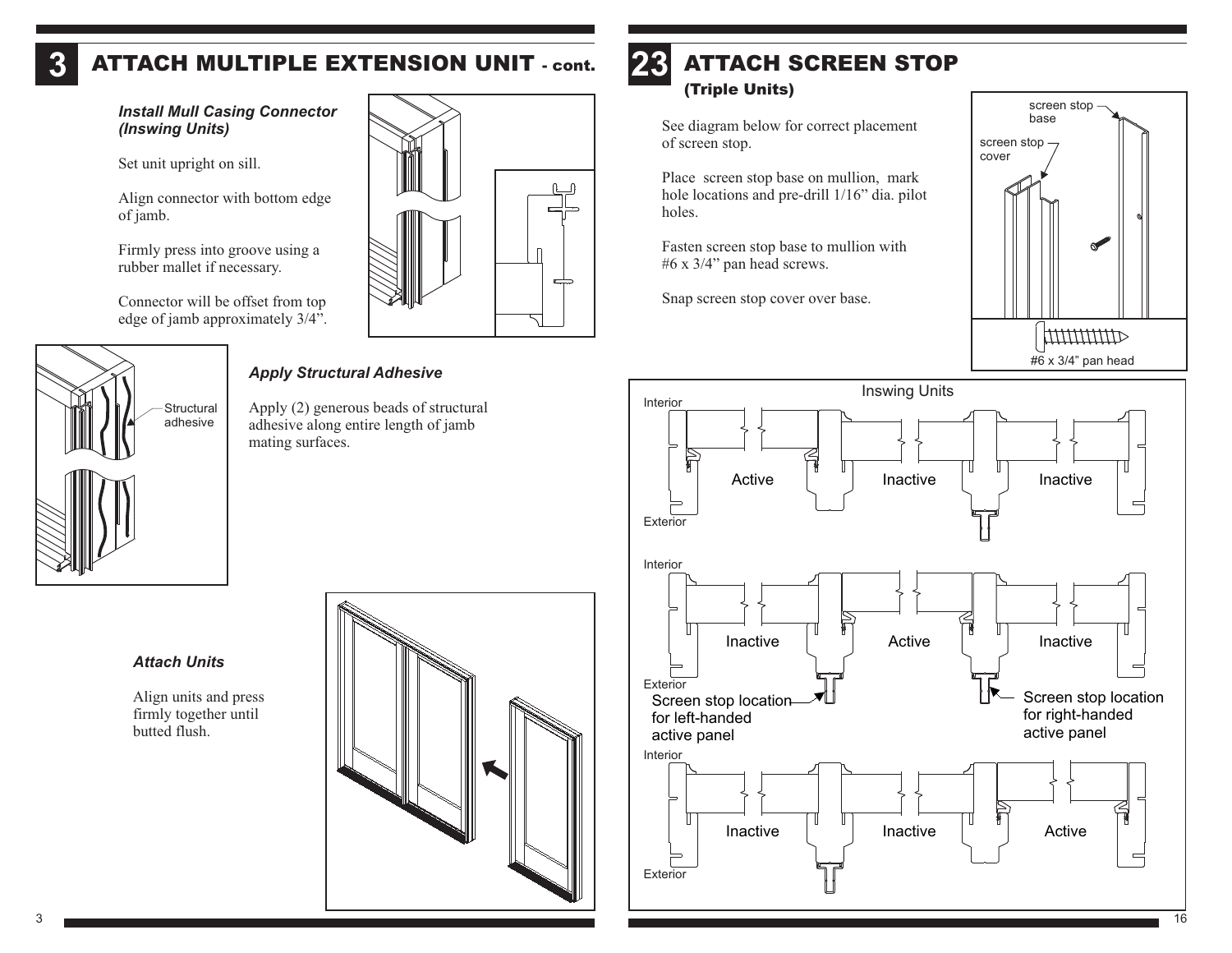

# *ATTACH MULL CASING(Multiple Extension Units)*

### Inswing:

Align mull casing and press firmly onto mull casing connector barbs. Use <sup>a</sup> rubber mallet if necessary.





munum

### Outswing:

Align mull casing. Using 2" finishing nails (not supplied), fasten mull casing



# Align Side Flange

### *Align and Install Side Flanges*

Align edge of side flange with bottom of side jambs.

Firmly press into kerf in jamb using <sup>a</sup> rubber mallet if necessary.

Flange will be set back approximately 1/2" from top edge of jamb.



# *Install Top Flange*

Center top flange into head jamb kerf and press into place using <sup>a</sup> rubber mallet if necessary.



### **5***APPLY SEALING PADS*

Peel off backing from flange sealing pads.

Align and apply to backside of flange (surface to be against opening).



to jambs. Space nails approximately 8" apart.

### **22***ATTACH SCREEN TRACK*

Place screen track up on brickmould or jamb, depending on frame size.

Mark hole locations and pre-drill 1/16" dia. pilot hole into brickmould.

Fasten screen track with #6 <sup>x</sup> 3/4" pan head screws.

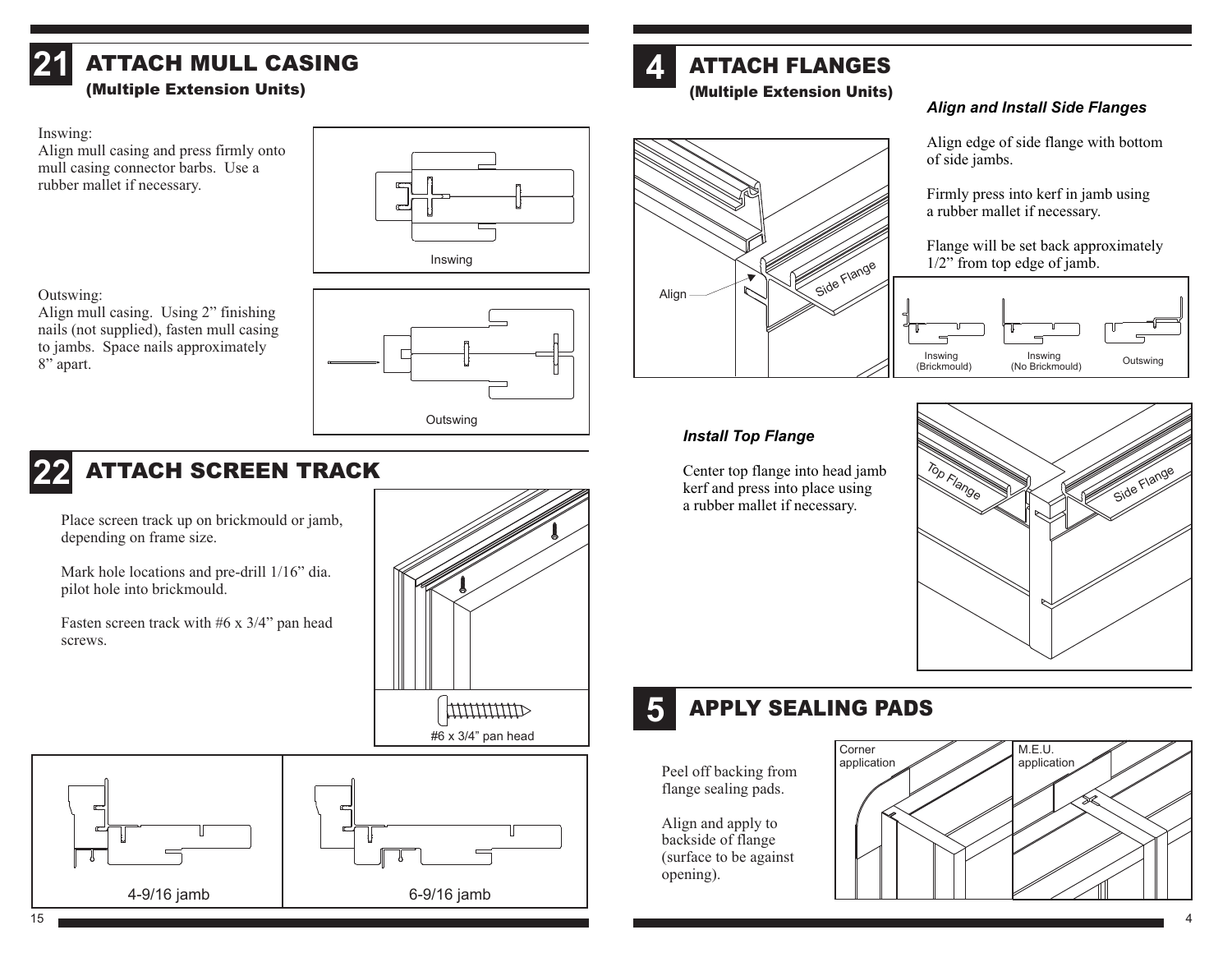### **6***CHECK UNIT SIZE*

Check height and width by measuring the frame, not flange.





# *CHECK AND PREPARE OPENING*

Is subfloor level and solid? *Provide <sup>a</sup> flat, level, clean bearing surface so the sill* may be caulked and sealed to the opening. Scrape, sand, or fill as required.

Shim subfloor for floor covering clearance, if required. *If shimming, caulk under shims.*

Is opening square? Check all corners with a framing square. Double-check by comparing diagonal measurements. *Fix any problems now.*

Are framing and walls plumb? Use <sup>a</sup> 6-foot level and checkboth sides of opening, both ways. *Fix any problems now.*

Are wall surfaces aroundopening in the same plane? There must be no "warps" or "jogs". *Fix any problems now.*

Is opening correct size? Check it against door frame size now before installation. Opening should be frame height plus 1/2", and frame width plus  $1/2$ " to 1".



### **20***ATTACH BRICKMOULD*

### **Inswing**

Position kerfs in brickmould on flange barbs. Do not press on completely until all brickmould pieces are properly aligned.

Firmly press on brickmould using <sup>a</sup> rubber mallett if necessary.

Pre-drill 3/32" dia. pilot holes through top of brickmould at corners.

Fasten with #8 <sup>x</sup> 1-1/4" flat head screws.





**MUNUMUM** #8 x 1-1/4"

# **Outswing**

Locate brickmould 1/4" from jamb edge as shown.

Fasten with 2" finishing nails (not supplied) locating nails approximately 8" apar<sup>t</sup> and securing corners as shown.

Pre-drill 3/32" dia. pilot holes through top of brickmould at corners.

#8 x 1-1/4"

Fasten with #8 <sup>x</sup> 1-1/4" flat head screws.



5

14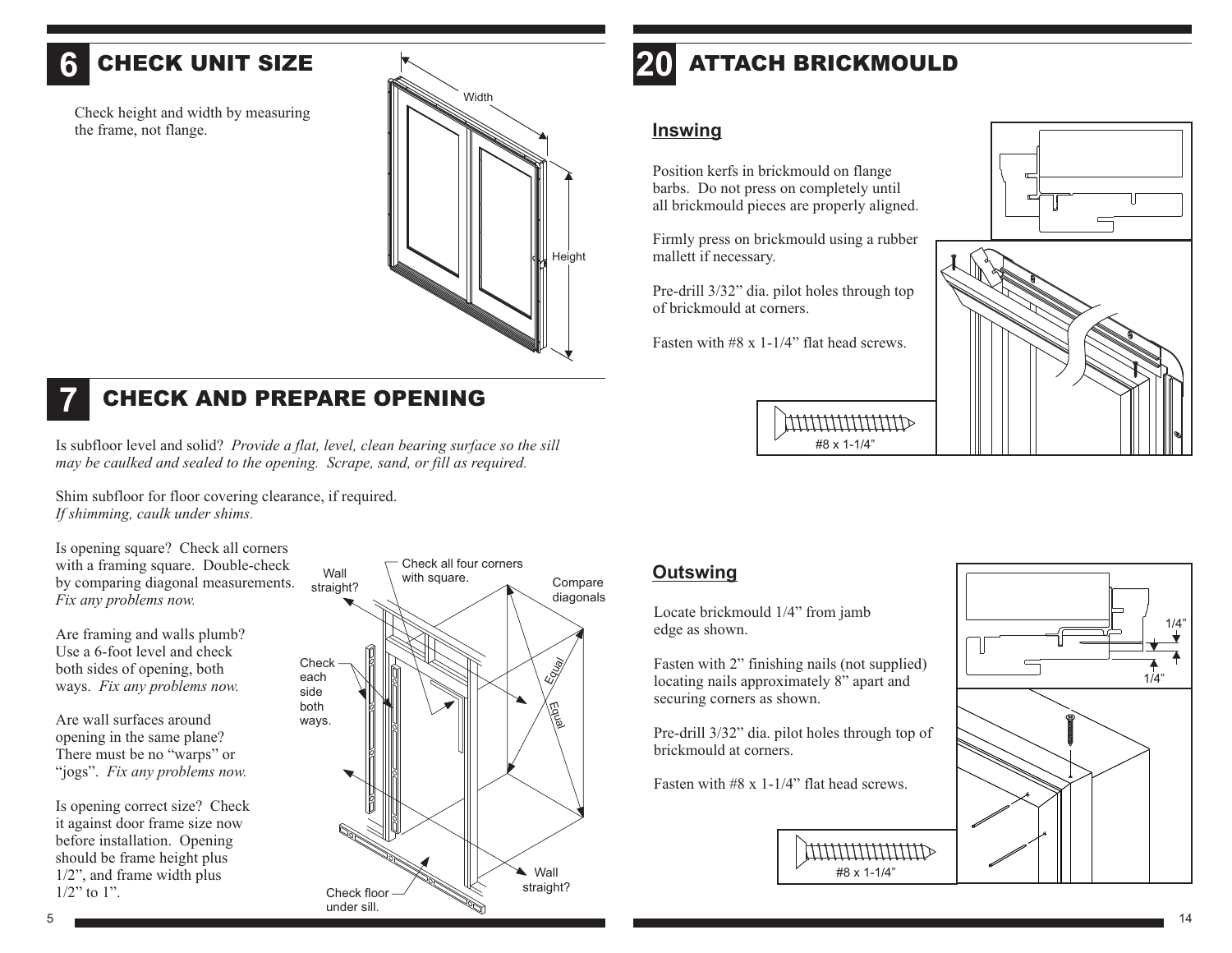

For outswing units, fasten sill to subfloor through pre-punched holes using  $#10 \times 1-1/2"$ flat head screws.

For inswing units, drill 3/16" holes through the sill 6" from either end, and 12" on center.

Use #10 x 1-1/2" flat head masonry screws (not supplied) for concrete floor installation.



### *ADJUST THRESHOLD***18**

For inswing units, remove screw cap on threshold and turn set screw accordingly to obtain <sup>a</sup> good seal with door bottom.



### **19***APPLY CORNER SEAL PADS*



If unit will be painted or stained, apply corner seal pad after finishing.

For adjustable sills, after threshold adjustment, apply <sup>a</sup> bead of sealant (Elastomeric or Polyurethane) where threshold and jamb meet.

Peel off backing from corner seal pad.

Apply to jamb with thick portion of pad tucked behind weatherstrip.

# CaulkTuck behindweather-

# Sealant (Elastomeric or Polyurethane) Corner Seal Pad strip

### **8***CAULK SUBFLOOR AND SILL BOTTOM*

# **When no Sill Pan is used**

Lay door unit on edge or face so that bottom side of sill can be caulked.Place very large beads of sealant (Elastomeric or Polyurethane) across full width at front edge of sill. Place one or more very large sealant beads at parallel lines across bottom surfaces which will bear on subfloor.**For Sill Pan option**

Using <sup>a</sup> pair of metal shears, remove the corner of sill pan as shown to allow for clearance with the nailing flange. Then follow instructions included with sill pan.



On subfloor at opening, place very large beads of sealant (Elastomeric or Polyurethane) that will match with those placed on sill or sill pan. Run beads full width of opening.

*Avoid callbacks due to leaks!Use an entire tube of caulking to seal between sill and subfloor.*

# NOTE:

If installing **double or triple units,** place construction adhesive under mullion or point where doors meet at center. Complete installation before adhesive cures.



# NOTE:

If installing **units with M.E.U.s,** place construction adhesive under points where door jambs will bear on floor. Complete installation before adhesive cures.





**Construction** Adhesive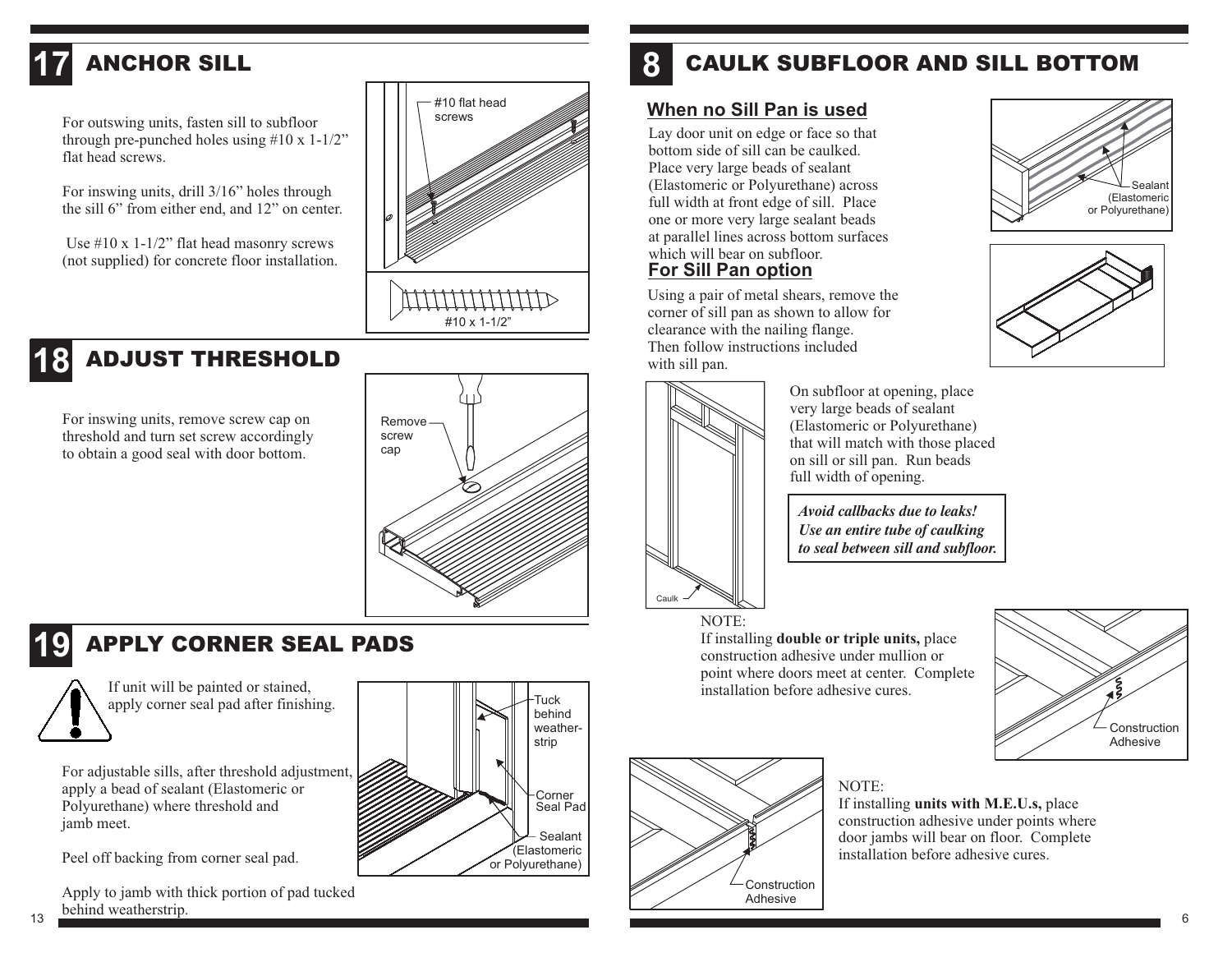### **9***CAULK FLANGE*

Place a generous bead of sealant  $\vert$  or Polyurethane) (Elastomeric or Polyurethane) around entire backside perimeter of flange where it will set against opening.



### **10***PLACE UNIT IN OPENING*

From the exterior side of the opening, carefully lift unit up. With top edge tilted away from opening, center unit and place sill down onto caulk beads. Tilt into place. Flange to be flat against opening.



# *FASTEN FLANGE TO OPENING*

Check unit for plumb and square.

Fasten unit to opening through holes in flanges using #10 <sup>x</sup> 3/4" flat head screws.



### **16***SHIM AND SECURE HEAD JAMB - cont.*

# **For Double French Units with Multi-point Lock**

Remove screws from head strikeplate.



Shim on either side or bothsides of strike. Do not shimdirectly over strike covering hole. This may cause locking mechanism not to completely engage.

> Fasten strike with #8 <sup>x</sup> 2-1/2"flat head screws.

Do not over torque screws to keep jamb from bowing.



Shim

**11**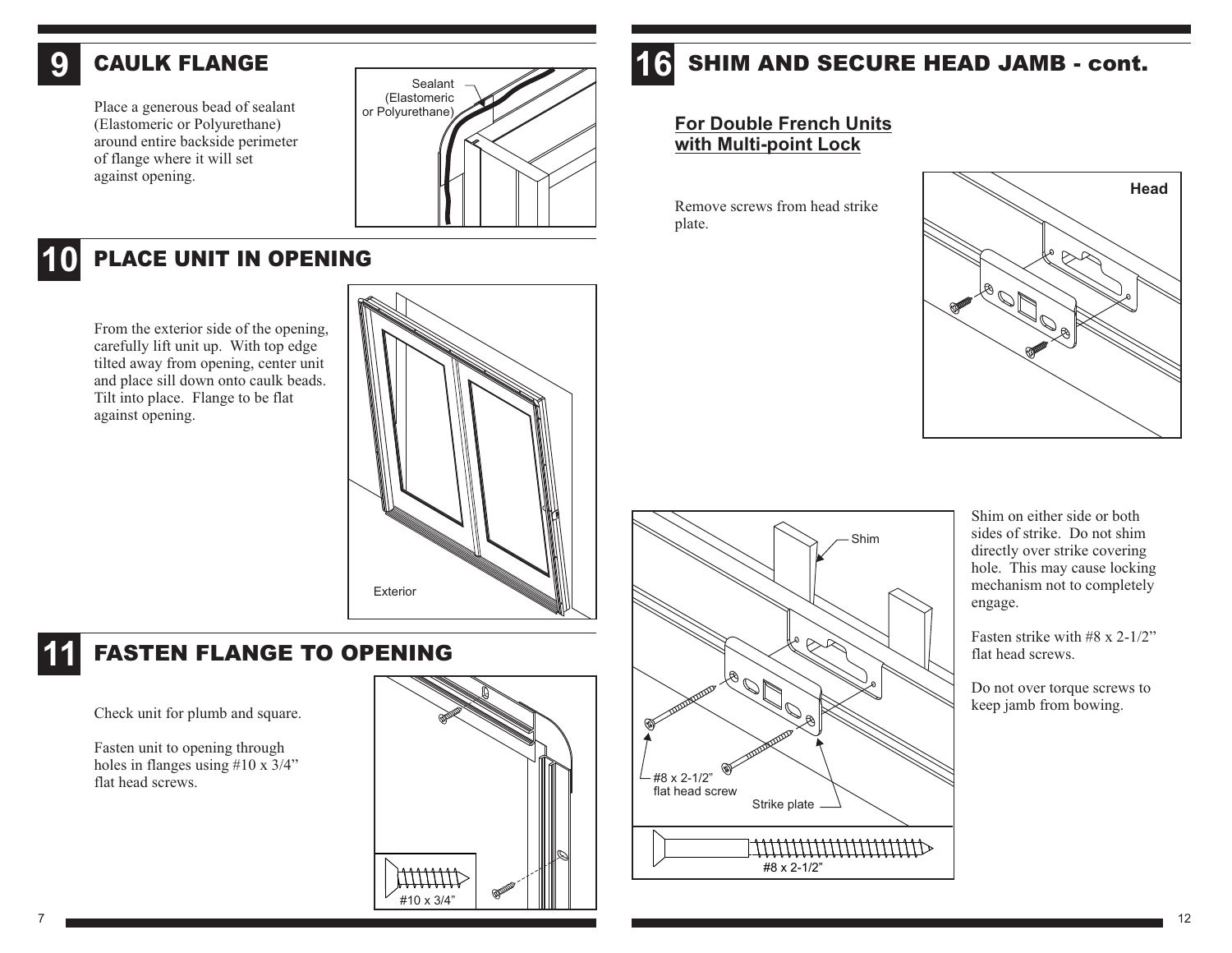### **15***SHIM AND SECURE INACTIVE JAMB*

# **For Double/Triple and M.E.U. Units**

Insert shims on inactive side of jamb, 6" from the top and 12" on center.

Check jamb to ensure it is plumb and straight. Use <sup>a</sup> 6-foot level.





Pre-drill 3/32" dia. pilot holes through jamb at shim locations.

Using  $(3)$  #8 x 2-3/4" trim head screws, fasten jamb to opening.

Do not over torque screws to keep jamb plumb and straight.

 $\sqrt{1}$ <u>TITITITITITITITIN</u> #8 x 2-3/4" trim head screw



# **For Double French and Double/Triple Units**

Place shim between head jamb and opening on both sides of astragal or mullion and 12" on center.

Pre-drill 3/32" dia. pilot holes through frame at shim location.

Fasten with #8 <sup>x</sup> 2-3/4" trim head screwsthrough frame into header.

Do not over torque screw to keep jamb from bowing.



### **12***REMOVE TRANSPORT CLIP*

Unscrew transport clip from jamb and door.



### **13***SHIM AND SECURE HINGE JAMB*

# **For Single, Double French and Double/Triple Panel Units**

Insert shims behind hinges and every 12" on center between jamb and opening to preven<sup>t</sup> sagging and bowing.

Recheck hinge jamb to ensure it is plumb and straight. Use <sup>a</sup> 6-foot level.

> #10 x 2-1/2" screws



### Open door.

Drill 1/8" dia. pilot holes through open holes in top, middle and bottom hinges, drilling through jamb and through flange on outswing units.

Fasten with #10 <sup>x</sup> 2-1/2" screws through hinges and shims to anchor frame and preven<sup>t</sup> sagging.

For screws not going through the hinges, drill 3/32" pilot hole and use #8 <sup>x</sup> 2-3/4" trim head screws.